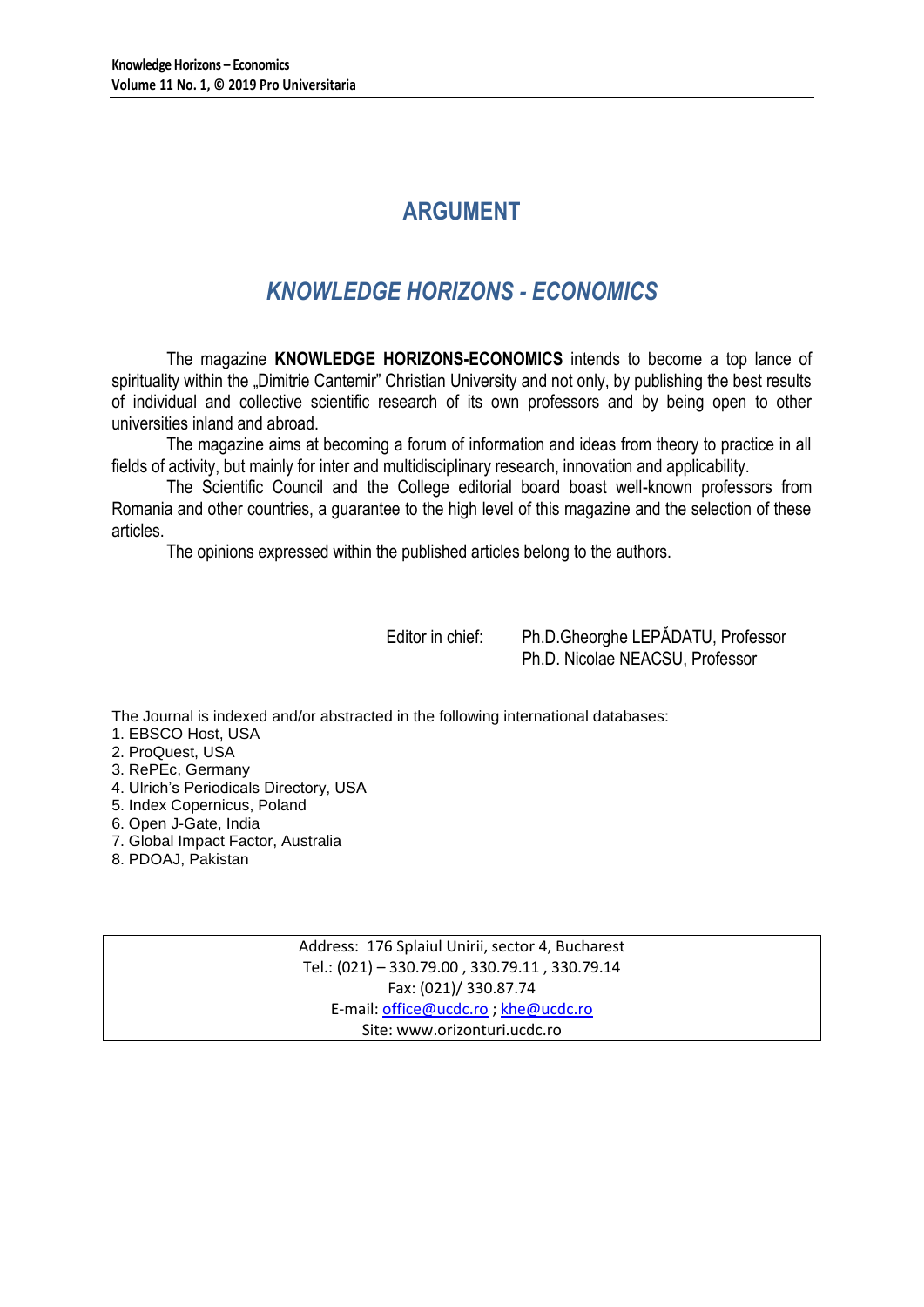# **"DIMITRIE CANTEMIR" CHRISTIAN UNIVERSITY ROMANIA**

# *"KNOWLEDGE HORIZONS – ECONOMICS"*

## **Papers presented with the occasion of the following conferences:**

 Annual Scientific National Conference on **"THE FISCAL POLICY OF ROMANIA AND ITS IMPACT ON THE DEVELOPMENT OF THE ROMANIAN SOCIETY"**

6 th Edition, of the Institute of Multidisciplinary Scientific Research, February 2019, organized by the "Dimitrie Cantemir" Christian University

## Annual Scientific National Conference on **"CONJUNCTURE AND NEW TRENDS IN THE ECONOMIC DEVELOPMENT"** 8 th Edition, of the Institute of Multidisciplinary Scientific Research, March 2019, organized by the "Dimitrie Cantemir" Christian University

**Editor in chief:** Ph.D. Gheorghe LEPĂDATU, Professor

**Executive Editor:** Ph.D. Nicolae NEACŞU, Professor

**Editorial Secretary:** Ph.D.Carmen Judith GRIGORESCU, Senior Lecturer Ph.D. Daniela PENU, Senior Lecturer Ph.D. Alina SOLOMON, Lecturer

> **DTP & WEB Assistant Editor:** Dana ALEXIU

> > **P-ISSN: 2069-0932 E-ISSN: 2066-1061**

## **Volume 11 (2019), No. 1 / 2019**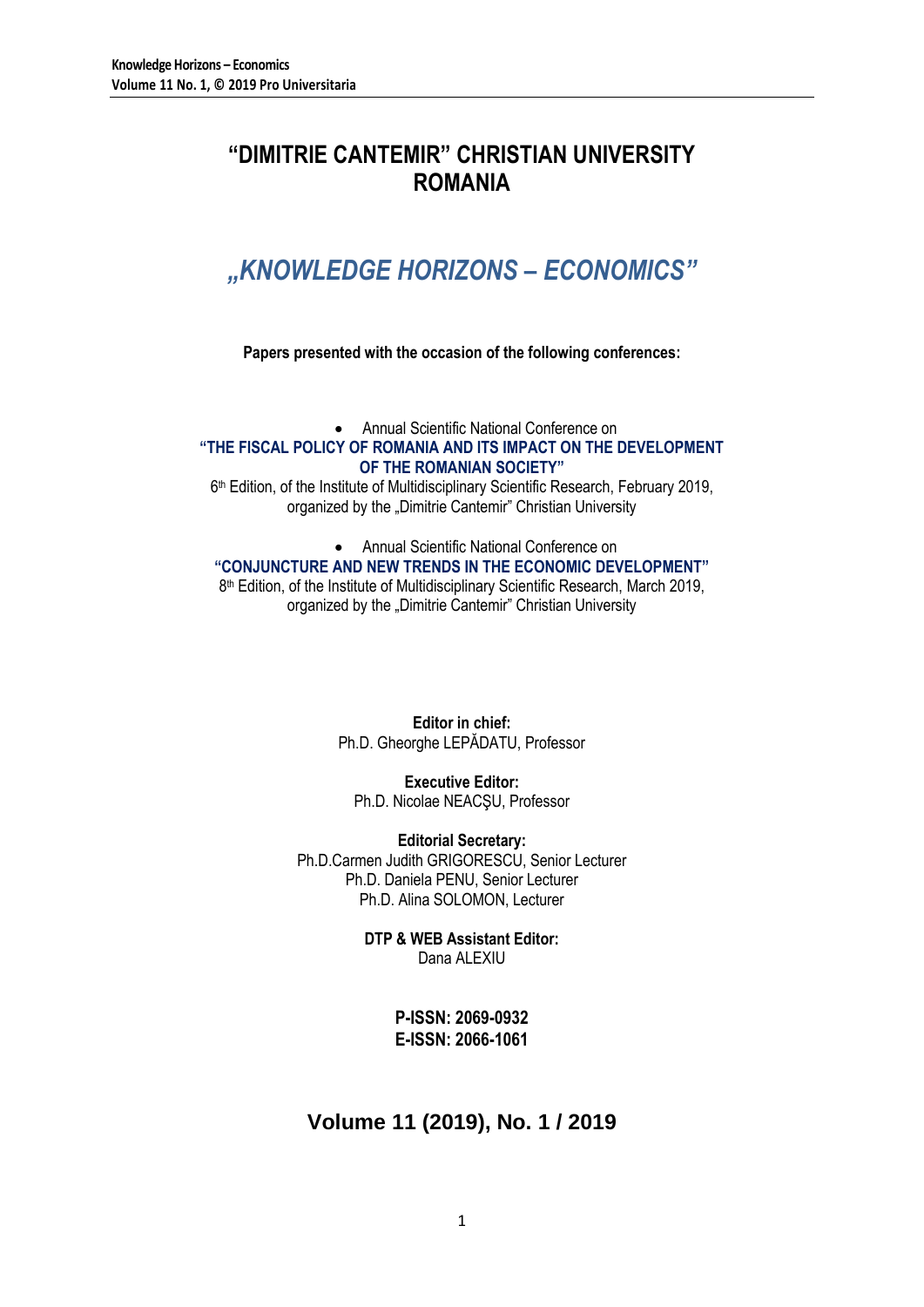## **"DIMITRIE CANTEMIR" CHRISTIAN UNIVERSITY ROMANIA** *"KNOWLEDGE HORIZONS – ECONOMICS"*

## **PRESIDENTS**

Ph.D. **Momcilo Luburici, Professor – President of "Dimitrie Cantemir" Christian University, Founder Ph.D. Corina Adriana Dumitrescu.** Professor – President of "Dimitrie Cantemir" Christian University Senate. F Professor – President of "Dimitrie Cantemir" Christian University Senate, Founder Ph.D. **Cristiana Cristureanu,** Professor – Rector of "Dimitrie Cantemir" Christian University

## **EDITORIAL BOARD**

Academician Ioan Lucian Albu, Romanian Academy Academician Gheorghe Zaman, Romanian Academy Academician Grigore Belostecinic Academy of Science, Republic of Moldova Ph.D.Cristiana Cristureanu, Professor, ''Dimitrie Cantemir'' Christian University, Romania Ph.D. Georgeta Ilie, Professor, ''Dimitrie Cantemir'' Christian University, Romania Ph.D. Gheorghe Lepadatu, Professor, "Dimitrie Cantemir" Christian University, Romania Ph.D. Nicolae Neacsu, Professor ''Dimitrie Cantemir'' Christian University, Romania Ph.D.Florence Benoit Rohmer, Professor, Universite Robert Schuman, Strasbourg Ph.D. Vasilis Takoudis., Professor, Labour Institute GSEE-ADEDY, Greece Ph.D. Daviva Jureviciene, Professor, Mycolas Romeris University, Vilnius, Lithuania Ph.D. Stefano Azzali, Professor, Universita Studes of Panama, Italy Ph.D. Yuriy Lopatynskyy, Professor, Yuriy Fedkovych Chenivtsi National University, Ukraine Ph.D. Victor Munteanu, Professor, ''Dimitrie Cantemir'' Christian University, Romania Ph.D. Marinella Turdean, Professor ''Dimitrie Cantemir'' Christian University, Romania Ph.D. Alexandru Ţugui, Professor, ''Alexandru Ioan Cuza'' University Iaşi, Romania Ph.D.Marian Pompiliu Cristescu, Senior Lecturer, "Lucian Blaga" University Sibiu, Romania Ph.D. Valentina Zaharia, Professor, ''Dimitrie Cantemir'' Christian University, Romania Ph.D. Graţiela Ghic, Senior Lecturer, ''Dimitrie Cantemir'' Christian University, Romania Ph.D. Eugen Nicolaescu, Professor, ''Dimitrie Cantemir'' Christian University, Romania Ph.D. Cristina Balaceanu, Professor, ''Dimitrie Cantemir'' Christian University, Romania Ph.D. Luminita Dragne, Professor, ''Dimitrie Cantemir'' Christian University, Romania Ph.D. Sorinel Capusneanu, Senior Lecturer, ''Dimitrie Cantemir'' Christian University, Romania Ph.D. Dragos Radulescu, Professor, ''Dimitrie Cantemir'' Christian University, Romania Ph.D. Emilia Pascu, Senior Lecturer, ''Dimitrie Cantemir'' Christian University, Romania Ph.D. Vadim Dumitrascu, Senior Lecturer, ''Dimitrie Cantemir'' Christian University, Romania Ph.D. Rodica Tirlea, Senior Lecturer,

''Dimitrie Cantemir'' Christian University, Romania

Ph.D. Liliana Constantinescu, Senior Lecturer, ''Dimitrie Cantemir'' Christian University, Romania Ph.D. Andreea Băltăreţu, Senior Lecturer, ''Dimitrie Cantemir'' Christian University, Romania Ph.D. Gheorghe H. Popescu, Professor, ''Dimitrie Cantemir'' Christian University, Romania Ph.D. Ionel Bostan, Professor, ''Stefan cel Mare'' University of Suceava, Romania Ph.D. Constanta Chitiba, Professor, ''Dimitrie Cantemir'' Christian University, Romania Ph.D. Radu Danciu, Senior Lecturer, ''Dimitrie Cantemir'' Christian University, Romania Ph.D. Gabriel I. Năstase, Senior Lecturer, Academy Scientists, Romania Ph.D.Roxana Liliana Ionescu, Senior Lecturer, ''Dimitrie Cantemir'' Christian University, Romania Ph.D.Adina Musetescu, Senior Lecturer, ''Dimitrie Cantemir'' Christian University, Romania Ph.D. Mihaela Muresan, Professor ''Dimitrie Cantemir'' Christian University, Romania Ph.D. Daniel Stefan, Senior Lecturer, ''Dimitrie Cantemir'' Christian University, Romania Ph.D. Doina Maria Tilea, Senior Lecturer, ''Dimitrie Cantemir'' Christian University, Romania Ph.D. Anca Cristea, Senior Lecturer, ''Dimitrie Cantemir'' Christian University, Romania Ph.D. Agata Mihaela Popescu, Senior Lecturer, ''Dimitrie Cantemir'' Christian University, Romania Ph.D. Ancuta Gianina Opre, Senior Lecturer, ''Dimitrie Cantemir'' Christian University, Romania Ph.D. Tatiana Dosescu, Lecturer, ''Dimitrie Cantemir'' Christian University, Romania Ph.D. Luminita Jalba, Senior Lecturer, ''Dimitrie Cantemir'' Christian University, Romania Ph.D. Roxana Dumitrascu, Senior Lecturer, ''Dimitrie Cantemir'' Christian University, Romania Ph.D. Cezar Militaru, Senior Lecturer., ''Dimitrie Cantemir'' Christian University, Romania Ph.D. Bogdanel Dragut, Senior Lecturer, ''Dimitrie Cantemir'' Christian University, Romania Ph.D. Camelia Pavel, Senior Lecturer, ''Dimitrie Cantemir'' Christian University, Romania Ph.D. Narcisa Isaila, Senior Lecturer, ''Dimitrie Cantemir'' Christian University, Romania Ph.D. Adina Pavel, Lecturer, ''Dimitrie Cantemir'' Christian University, Romania Ph.D. Adriana Zanfir, Lecturer, ''Dimitrie Cantemir'' Christian University, Romania Ph.D. Mirela Niculae, Assistent,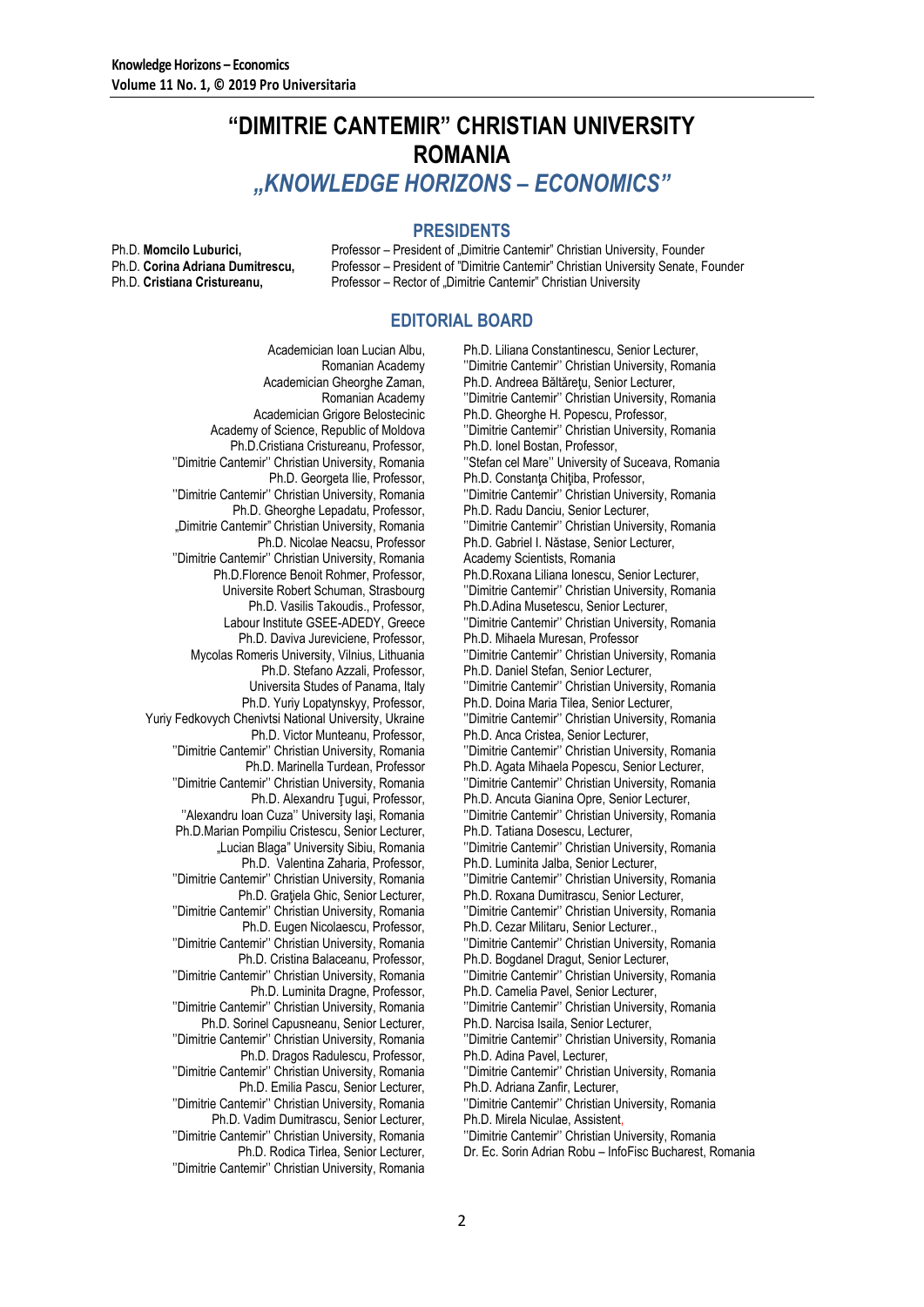# **"DIMITRIE CANTEMIR" CHRISTIAN UNIVERSITY ROMANIA** *"KNOWLEDGE HORIZONS – ECONOMICS"*

## **SCIENTIFIC BOARD**

Ph.D. **Momcilo Luburici,** Professor – President of "Dimitrie Cantemir" Christian University, Founder Ph.D. **Corina Adriana Dumitrescu,** Professor – President of "Dimitrie Cantemir" Christian University Senate, Founder Ph.D. **Cristiana Cristureanu,** Professor – Rector of "Dimitrie Cantemir" Christian University

Academician Ioan Lucian Albu, Romanian Academy<br>
Ph.D. Radu Danciu, Senior Lecturer, Academy Philippine University Orginalistics University

Academician Grigore Belostecinic Academy of Science, Republic of Moldova Ph.D.Cristiana Cristureanu, Professor, ''Dimitrie Cantemir'' Christian University, Romania Ph.D. Georgeta Ilie, Professor, ''Dimitrie Cantemir'' Christian University, Romania Ph.D. Gheorghe Lepadatu, Professor, "Dimitrie Cantemir" Christian University, Romania Ph.D. Nicolae Neacsu, Professor ''Dimitrie Cantemir'' Christian University, Romania Ph.D. Victor Munteanu, Professor, ''Dimitrie Cantemir'' Christian University, Romania Ph.D., Marinella Turdean, Professor ''Dimitrie Cantemir'' Christian University, Romania Ph.D. Alexandru Ţugui, Professor, ''Alexandru Ioan Cuza'' University Iaşi, Romania Ph.D. Eugen Nicolaescu, Professor, ''Dimitrie Cantemir'' Christian University, Romania Ph.D. Cristina Balaceanu, Professor, ''Dimitrie Cantemir'' Christian University, Romania Ph.D. Rodica Tirlea, Senior Lecturer, ''Dimitrie Cantemir'' Christian University, Romania Ph.D. Liliana Constantinescu, Senior Lecturer, ''Dimitrie Cantemir'' Christian University, Romania Ph.D. Ionel Bostan, Professor, ''Stefan cel Mare'' University of Suceava, Romania

''Dimitrie Cantemir'' Christian University, Romania Academician Gheorghe Zaman, Romanian Academy Ph.D. Gabriel I. Năstase, Senior Lecturer, Academy Scientists, Romania Ph.D. Roxana Liliana Ionescu, Senior Lecturer, ''Dimitrie Cantemir'' Christian University, Romania Ph.D.Adina Musetescu, Senior Lecturer, ''Dimitrie Cantemir'' Christian University, Romania Ph.D. Doina Maria Tilea, Senior Lecturer, ''Dimitrie Cantemir'' Christian University, Romania Ph.D. Anca Cristea, Senior Lecturer, ''Dimitrie Cantemir'' Christian University, Romania Ph.D. Tatiana Dosescu, Lecturer, ''Dimitrie Cantemir'' Christian University, Romania Ph.D. Luminita Jalba, Senior Lecturer, ''Dimitrie Cantemir'' Christian University, Romania Ph.D. Roxana Dumitrascu, Senior Lecturer, ''Dimitrie Cantemir'' Christian University, Romania Ph.D. Camelia Pavel, Senior Lecturer, ''Dimitrie Cantemir'' Christian University, Romania Ph.D. Daniela Penu, Senior Lecturer, ''Dimitrie Cantemir'' Christian University, Romania Ph.D. Narcisa Isaila, Senior Lecturer, ''Dimitrie Cantemir'' Christian University, Romania Ph.D. Adina Pavel, Lecturer, ''Dimitrie Cantemir'' Christian University, Romania Ph.D. Adriana Zanfir, Lecturer, ''Dimitrie Cantemir'' Christian University, Romania Ph.D. Mirela Niculae, Assistent, ''Dimitrie Cantemir'' Christian University, Romania Dr. Ec. Sorin Adrian Robu – InfoFisc Bucharest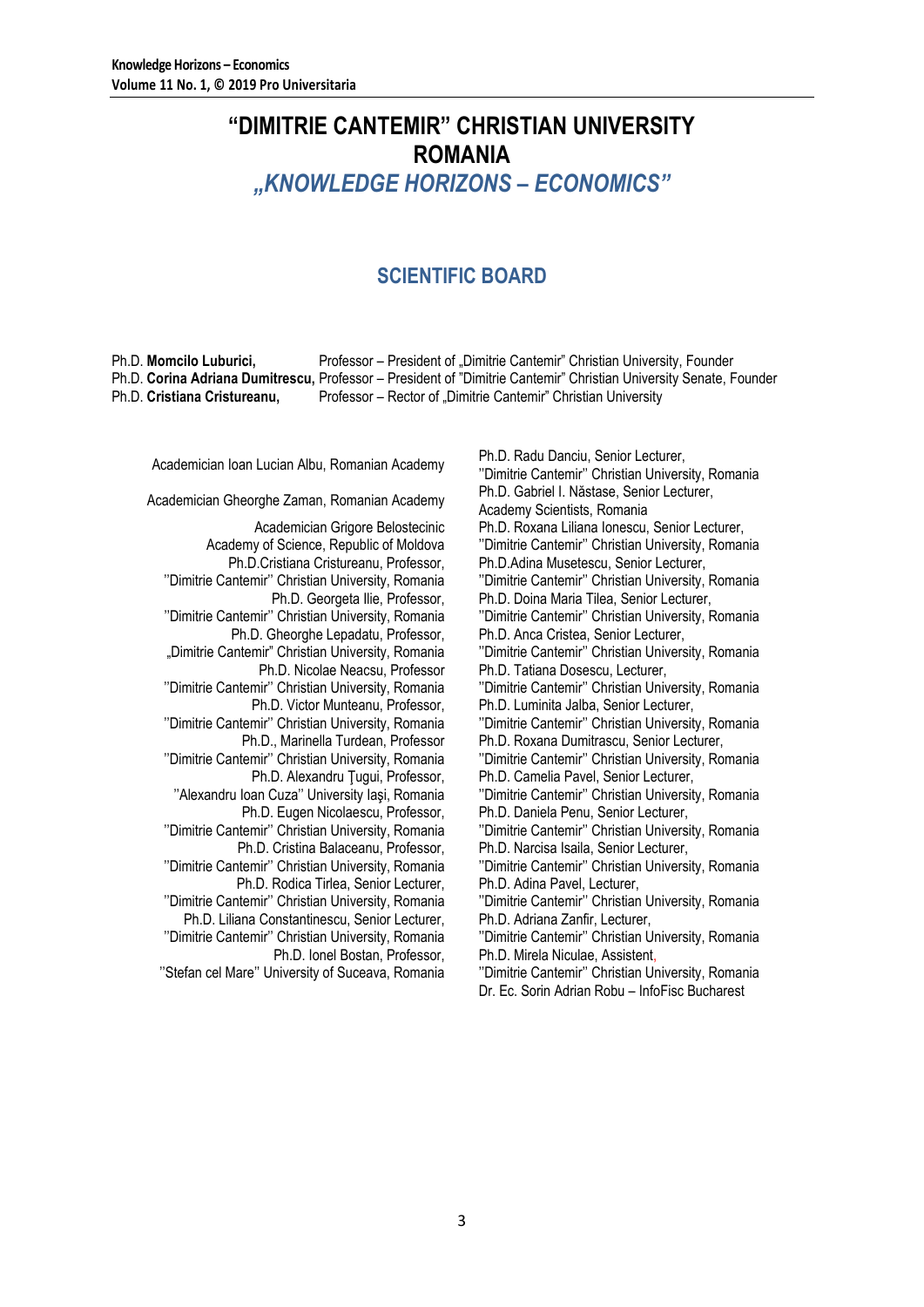**The Conferences are organized by "Dimitrie Cantemir" Christian University, Romania, through the** 

**Multidisciplinary Scientific Research Institute (I.C.S.M.) – Bucharest, Romania.**

**Ph.D. Gheorghe Lepadatu, Professor – Coordinator, I.C.S.M. Ph. D. Nicolae Neacsu, Professor – Deputy Coordinator, I.C.S.M.**

> **EDITOR IN CHIEF: Professor Gheorghe Lepădatu Ph.D.**

**EDITORIAL SECRETARY:** Senior Lecturer Carmen Judith Poenaru Grigorescu Ph.D. Senior Lecturer Daniela Penu Ph.D. Ph.D. Alina Solomon, Lecturer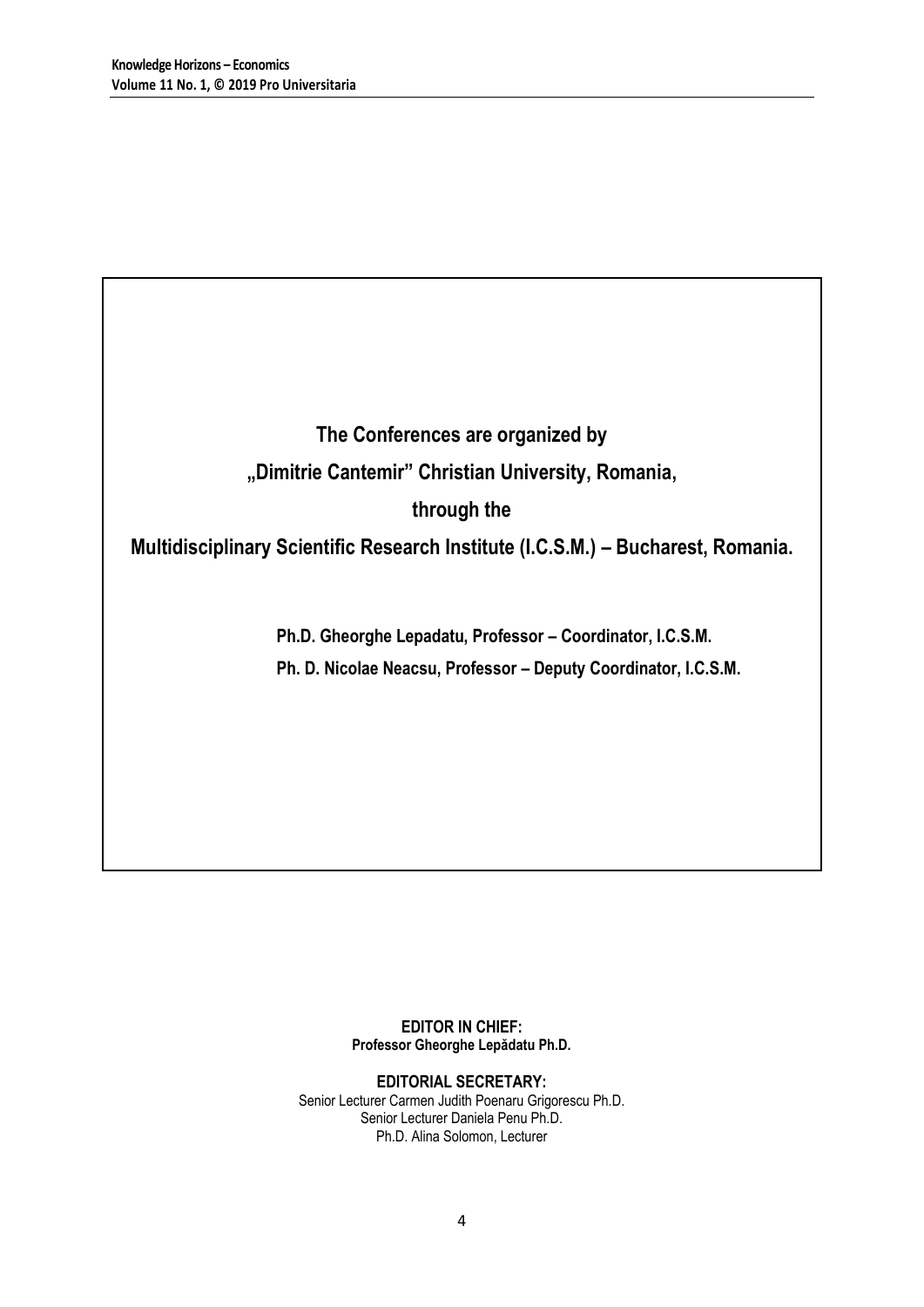## *Table of contents*

| <b>Characteristics of Open Grid Services Architecture</b>                                                                                                     | 8  |
|---------------------------------------------------------------------------------------------------------------------------------------------------------------|----|
| Criteria For Identifying And Evaluating The Conformity of The Cluster's Activity                                                                              | 15 |
| <b>IT Influence On Business Millenium III</b>                                                                                                                 | 25 |
| Projections of Taxes And Fees in Establishing The Financial Indicators Regarding The Sustenability And Viability of<br>The "Iulita's Roses Garden" Investment | 36 |
| Method of Evaluation And Certification of Economical Software Reliability                                                                                     | 47 |
| Approach, Understanding And Importance of The Concept of "Quality" And Its Components For The Production And<br>Distribution of Goods                         | 56 |
| Multilateral Compensation of Non-Cash Interbanking Payments on Paper                                                                                          | 61 |
| State Fiscal Control: The Experience of Developed Economies                                                                                                   | 69 |
| European Experience in Tackling Tax Evasion Schemes                                                                                                           | 75 |
| The Reengineering Process of The Economic Software Reliability                                                                                                | 82 |
| Comparative Study of Cyberterrorism in East Asia And North Africa                                                                                             | 93 |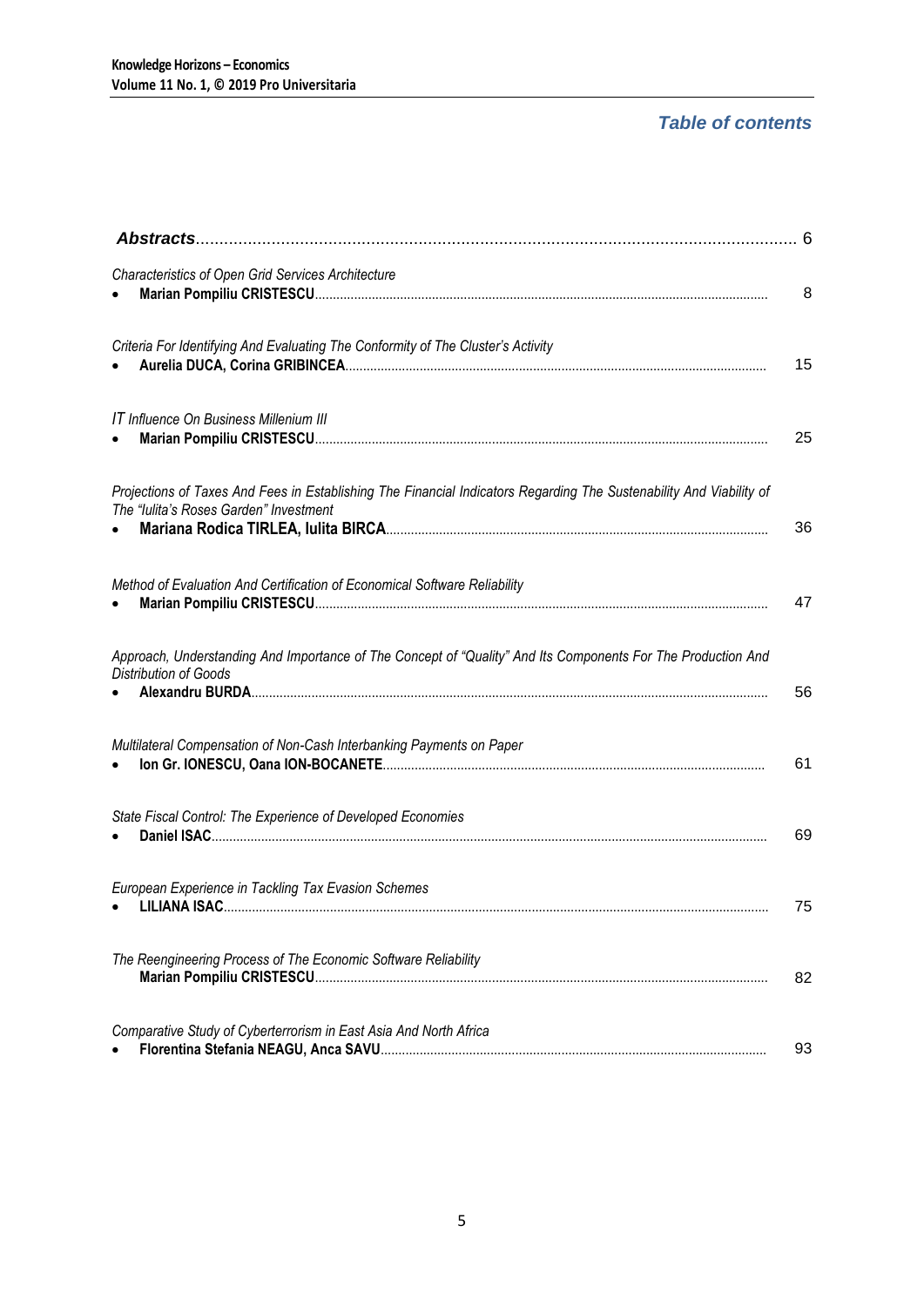## **ABSTRACTS KNOWLEDGE HORIZONS - ECONOMICS, Volume 11, Issue 1 / 2019**

#### *Characteristics of Open Grid Services Architecture* **Marian Pompiliu CRISTESCU**

*"Lucian Blaga" University of Sibiu, Romania, Email: [marian.cristescu@ulbsibiu.ro](mailto:marian.cristescu@ulbsibiu.ro)*

**Abstract:** *This paper presents the OGSA - Open Grid Services Architecture, describes the basic SOA standard of distributed Grid architectures, highlighting the architecture of the OGSA standard. There are issues related to the mobility and security of the OGSA framework, as well as the evolution of technologies involved in applying the OGSA standard to P2P environments. Grid services are described as an extension of Web service technology. In addition, the transition from the OGSI standard to the WSRF standard, is the successive implementations of the OGSA framework, is described. This also addresses the OGSA environment security issues for distributed architectures, discussing recent initiatives to create a specific and tailored OGSA environment for Web applications and security requirements specific to this transition.* **Key words:** *application, architecture, security, standard, Web service*

**JEL Codes: O31, O32, O33**

## *Criteria For Identifying And Evaluating The Conformity of The Cluster's Activity*

**Aurelia DUCA<sup>1</sup> , Corina GRIBINCEA<sup>2</sup>**

*<sup>1</sup>Associate Professor, "Dimitrie Cantemir" State University, Chisinau, Republic of Moldova*

*<sup>2</sup>National Institute for Economic Research, Chisinau, Republic of Moldova*

**Abstract:** *In the article are analyzed two types of cluster diagnostics, the basic*  approach to certain concepts of "tourism cluster", which reflects the different<br>features of clusters in terms of legislative aspects, funding methods for cluster management, the ideal model for making statistical measurements, or the economic aspects used to describe and better understand the driving forces of *competitiveness and growth, and thus the methods of identifying cluster. The authors identified main causes of the cluster formation in the tourist-recreational sphere and their characteristic features. The authors propose the application of a system approach, which assumes a cloud of tourists' clusters is a unified, integral, systematic education, provided by multiplicity of interoperable elements or subsystems; because the presence of tourist cluster systems allows for the development of the regional economy. At the same time, one of the most important issues is the analysis of the mechanisms of organization that cause the*  emergence of new, integrative properties in an integrated system. The result of *integration processes taking place in the economy is the formation of synergistic interaction in cluster systems.*

**Key words:** *clusters, tourism, cluster approach, regional development* **JEL Codes: C38, C39**

## *IT Influence On Business Millenium III*

**Marian Pompiliu CRISTESCU**

*"Lucian Blaga" University of Sibiu, Romania, Email: [marian.cristescu@ulbsibiu.ro](mailto:marian.cristescu@ulbsibiu.ro)*

**Abstract:** *The paper presents the way in which modern enterprises work, compared to traditional ones. We are now talking about "smart" business and how they have changed the business world. The concept of computer system is also presented as part of the informational system, indispensable for carrying out an activity. Additionally, it is intended to provide IT solutions to business entrepreneurs to streamline their business and achieve good results in a short time.*

**Key words:** *Smart business, information systems, entrepreneurship, virtual environment, organization / entity*

**JEL Codes: M41, C88**

## *Projections of Taxes And Fees in Establishing The Financial Indicators Regarding The Sustenability And Viability of The "Iulita's Roses Garden" Investment*

#### **Mariana Rodica TIRLEA<sup>1</sup> , Iulita BIRCA<sup>2</sup>**

<sup>1</sup>*PhD, Associate Professor, "Dimitrie Cantemir" Christian University, Cluj-Napoca, Romania*

<sup>2</sup> *Scientific Researcher, National Institute of Economic Research, Chisinau, Republic of Moldova*

**Abstract:** *The "Iulita's Roses Garden" project is a project geared to meeting the development criteria in the rural area. Its impact is on short and long term,* 

*materialized in: financial aspects, institutional aspects and issues related to local*  policies. Financial aspects of the financing arrangements are envisaged and will *be achieved after the end of the non-reimbursable financing. Aspects of institutional nature are those that aim at the functionality of the structures that allow the implementation of the activities at the end of this project. With regard to rural local policies, the project will have an impact on methodologies and on improving the outcomes.*

**Key words:** *project, development, financing, European financing, total revenues, total expenditures, taxes, fees, impact on local policies* **JEL Codes: F30, F39, H20, H25, H29**

### *Method of Evaluation And Certification of Economical Software Reliability*

## **Marian Pompiliu CRISTESCU**

*"Lucian Blaga" University of Sibiu, Romania, Email: [marian.cristescu@ulbsibiu.ro](mailto:marian.cristescu@ulbsibiu.ro)*

**Abstract:** *This paper present the efficient development of propagation algorithms followed by the availability to easily employ certain commercial software systems, as well as the increase of the collaborative applications number have turned the Bayesian Belief Networks (BBNs) into attractive models for various fields researchers, as it has been used since the beginning of the 1990s. After two decades of studies, Bayesian Belief Networks were successful in developing models for fields like: artificial intelligence, medical diagnosis and computer networks analysis.*

**Key words:** *economical software systems, software reliability, software components, Bayesian Belief Networks* **JEL Codes: O31, O32, O33**

### *Approach, Understanding And Importance of The Concept of "Quality" And Its Components For The Production And Distribution of Goods*

**Alexandru BURDA**

*"Dimitrie Cantemir" Christian University, Bucharest, Romania, E-mail: [alex.burda@mail.com](mailto:alex.burda@mail.com)*

**Abstract:** *Quality is primarily a concept across various social issues of which the most important is the need or the utility value of a good. Therefore, the way quality it is understood, conceptually and practically by itself and its components, by those who produce and sell goods, has an significant impact on how society relates to the concepts of standard of living respectively welfare. That is why, even if possession can be a good way of meeting higher needs, developing and selling goods firstly on the principle of utility, can contribute to the sustainable development of a welfare society.*

**Key words:** *utility, quality, goods, manufacturing, distribution* **JEL Codes: A14**

## *Multilateral Compensation of Non-Cash Interbanking Payments on Paper*

#### **Ion Gr. IONESCU<sup>1</sup> , Oana ION-BOCANETE<sup>2</sup>**

*<sup>1</sup>PhD Associate Professor, "Tomis" University of Constanta, Faculty of Economic and Administrative Studies, Finances-Accounting-Humanistic Disciplines Department , Romania, E-mail[: iionescu\\_levant@yahoo.ca](mailto:iionescu_levant@yahoo.ca)*

*<sup>2</sup>Lecturer, "Tomis" University of Constanta, Faculty of Economic and Administrative Studies, Finances-Accounting-Humanistic Disciplines Department , Romania, E-mail[: oana\\_bocanete@yahoo.com](mailto:oana_bocanete@yahoo.com)*

**Abstract:** *The paying activity, regardless of its form, is part of a separate chapter,*  which we consider to be very interesting, because it always leads to something constructive, because it always leads to something constructive, because it *induces satisfying some needs, finalizing some steps, have found the solution but also (sometimes) the redemption of mistakes. Every man or business representative, when making a payment has some particular feelings, because the feeling of resource shrinking appears, and the human being is sensitive by nature to such facts. At the same time, payments are very serious, and the higher the amounts spent, the more they reach the most distant places on the planet, the more it involve the intervention of several different factors of management, financial accounting, banking, taxesauthorities, IT, etc.*

**Key words:** *Compensation settlement, fund, client payment* **JEL Codes: G23**